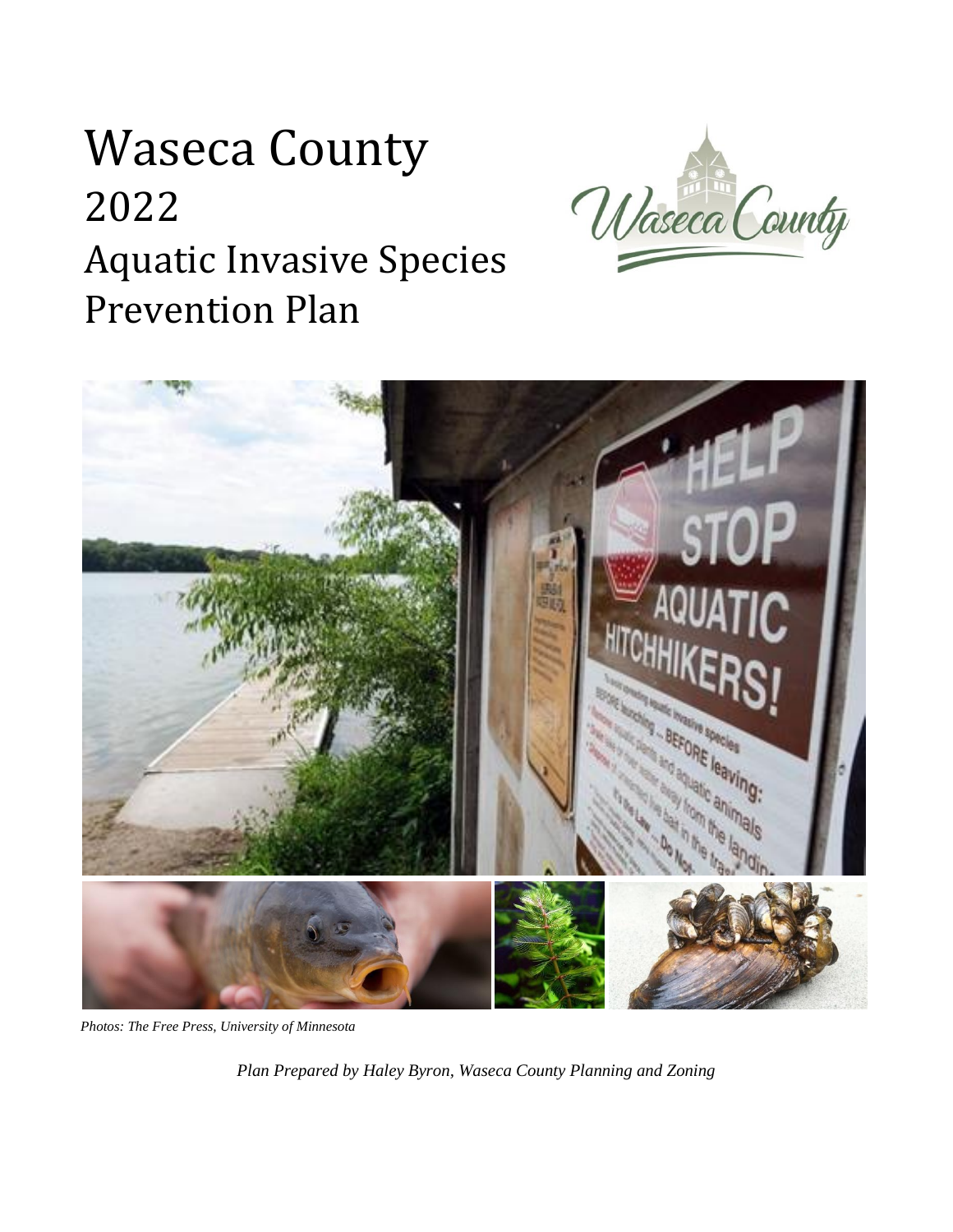# **Plan Overview**

### **INTRODUCTION**

- *Waseca County Infestations*
- *Surrounding County Infestations*
- *Local Aquatic Invasive Species Prevention Aid*

**Table 1.** Infestation Profile: Surrounding Counties

**Table 2.** County Implementation Actions to Address Aquatic Invasive Species Threats and Damages

- Increase Understanding of AIS Associated Risks and Spreading Pathways
- Develop and Implement Activities that Address Identified Pathways
- **Increase Awareness of and Participation in Prevention and Management Activities**
- Broaden Knowledge of and Participation in Early Detection and Rapid Response Activities
- **Increase County Enforcement Resources**
- Increase Available Resources and Leverage Partnerships

# **UPDATING AND AMENDING THE PLAN**

# **APPENDICES**

■ Appendix A: County Water Resources

*Table 3. Characterization of Lakes in Waseca County* 

- Appendix B: Public Water Accesses in Waseca County
- Appendix C: Potential Plan Participants

*Table 4. Contacts for Entities that may Partner with Waseca County for Plan Implementation*

Appendix D: Prioritization of Water Bodies for Watercraft Inspection Program

*Table 5. Public Access Prioritization Scheme for Level 1 Watercraft Inspectors*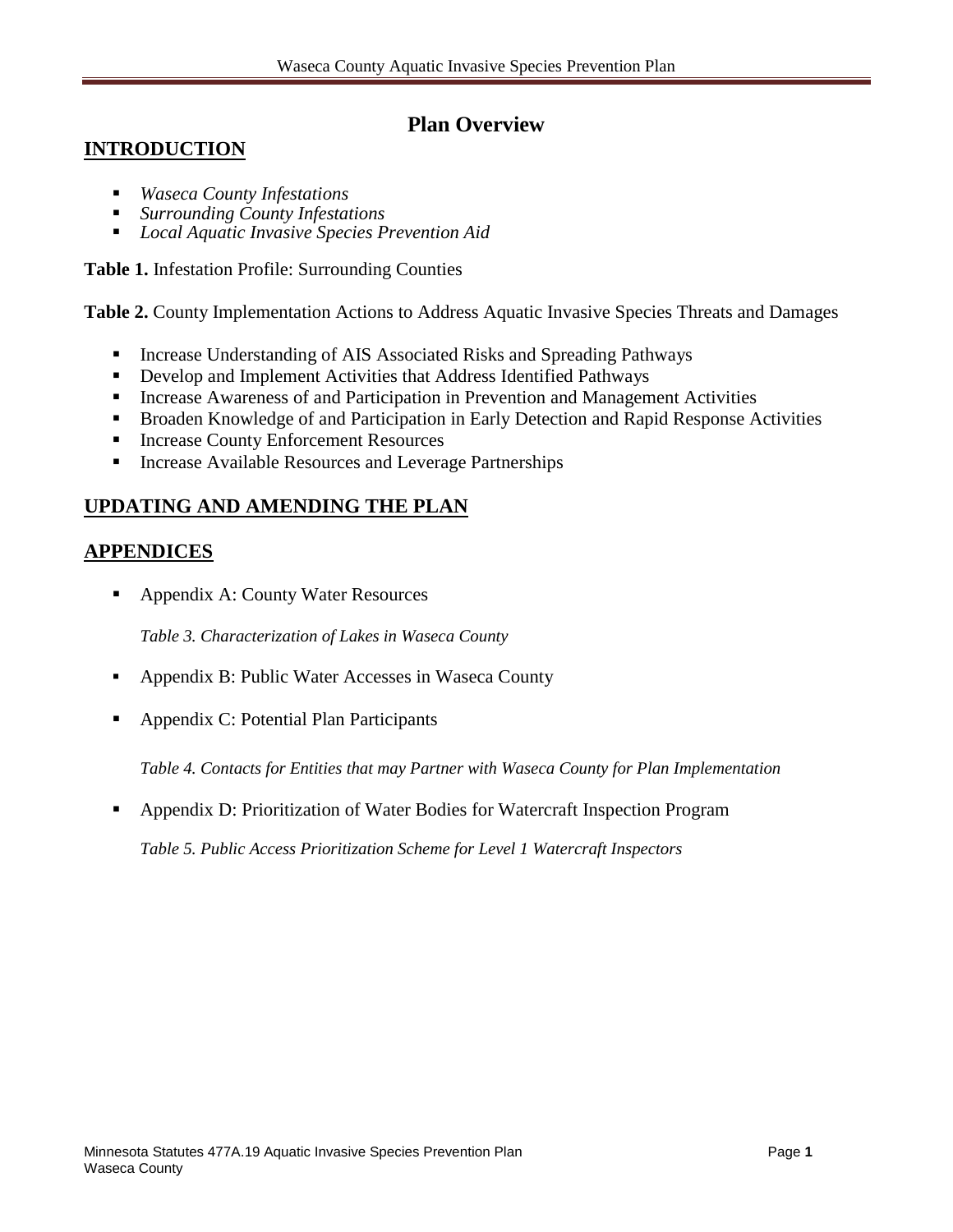

### **INTRODUCTION**

Aquatic invasive species (AIS) are defined as aquatic organisms that:

- Are non-native:
- Tend to invade ecosystems beyond their natural, historic range;
- Lead to economic and/or environmental harm; and
- Pose potential harm to human health.

Aquatic invasive species, such as Eurasian watermilfoil, carp, zebra mussels, and starry stonewort, are currently threatening Minnesota waters.



Zebra Mussels. *(Source: The Nature Conservancy, 2016)*

#### *Waseca County Infestations*

There are currently two lakes within Waseca County that are listed as infested due to Eurasian watermilfoil, Clear and Reeds Lakes. In addition, curly-leaf pondweed is found within Clear, Loon, Sibert, and St. Olaf Lakes.

Eurasian watermilfoil is a submersed invasive aquatic plant that was inadvertently introduced to the Great Lakes from Europe via ballast tanks. Between the 1950s and 1980s, the invasive plant had reached Midwestern states, primarily spreading by boats. It was first seen in Lake Minnetonka in 1987. This species is classified as a prohibited invasive species, and is unlawful (a misdemeanor) to possess, import, purchase, transport, or introduce in Minnesota.

Eurasian watermilfoil forms dense mats on the water surface which can be problematic. These thick mats can interfere with swimming and entangle propellers which negatively impacts recreational opportunities. The mats also harm local ecosystems by out competing and displacing native aquatic plants which in turn negatively impacts



Invasive Eurasian watermilfoil *(left)* compared to native northern watermilfoil *(right). (Source: Brant Lake Milfoil Control.)*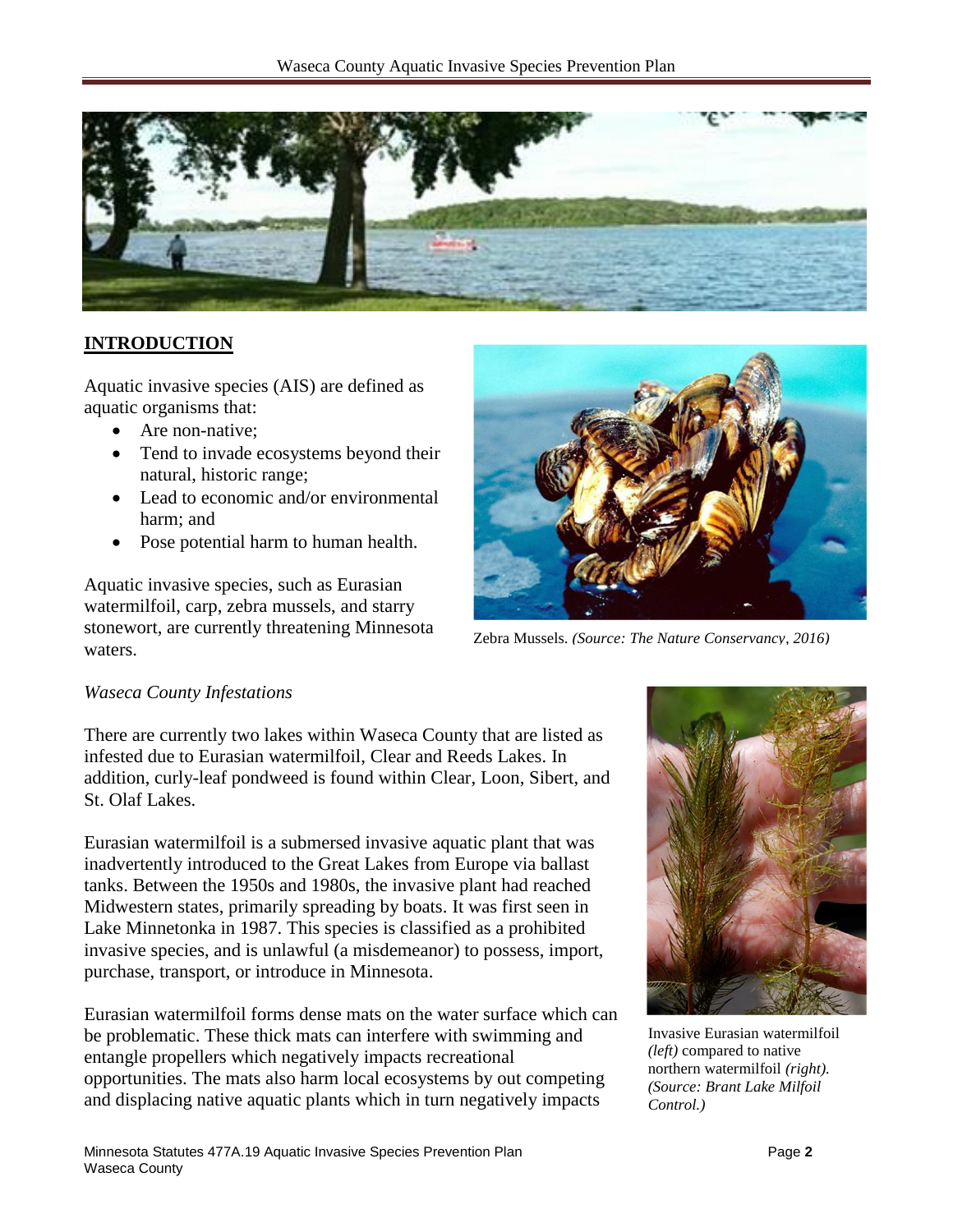fish and wildlife. Due to its high reproduction rate through stem fragmentation, recreationalists should be on the lookout for Eurasian watermilfoil on boats, trailers, lifts, docks, water sports equipment, or other items on which the plant can become entangled, and promptly remove when found. When inspecting these items for the plant's presence it is important to be able to distinguish it from its native counterpart, Northern watermilfoil. The invasive Eurasian watermilfoil typically has 12 to 21 pairs of leaflets, whereas the Northern watermilfoil plant has between 5 and 9 leaflet pairs.

Curly-leaf pondweed is a submersed invasive aquatic plant that was first observed in Minnesota in 1910, and can be found in 70 out of 87 Minnesotan counties. The plant was introduced to North America in the 1880s by hobbyists for use as an aquarium plant. Like Eurasian watermilfoil, curly-leaf pondweed is classified as a prohibited invasive species, and is unlawful (a misdemeanor) to possess, import, purchase, transport, or introduce in Minnesota.

Curly-leaf pondweed also forms dense mats of vegetation in water up to ten feet in depth, causing problems for recreationalists and aquatic ecosystems. Curly-leaf pondweed crowds out of native aquatic plants and die-off in mid-summer releases nutrients that lead to large algal blooms and low water clarity in lakes. A single plant fragment can cause a new infestation, so it is important that lake users ensure curly-leaf pondweed is not transported via boats, trailers, lifts, docks, water sports equipment, or other items on which the plant can become entangled.





Curly-leaf Pondweed (Source: USGS) Flowering Rush: flower & submerged vegetation

Non-native Phragmites is also found in Waseca County. Phragmites is a tall, perennial grass that grows in wetlands, riparian areas, shorelines and roadside ditches. It can alter the hydrology of wetland systems, lower plant diversity, impact food webs and reduce the density and abundance of invertebrates, fish and waterbirds. A statewide, coordinated response is currently underway by the DNR to remove non-native Phragmites.

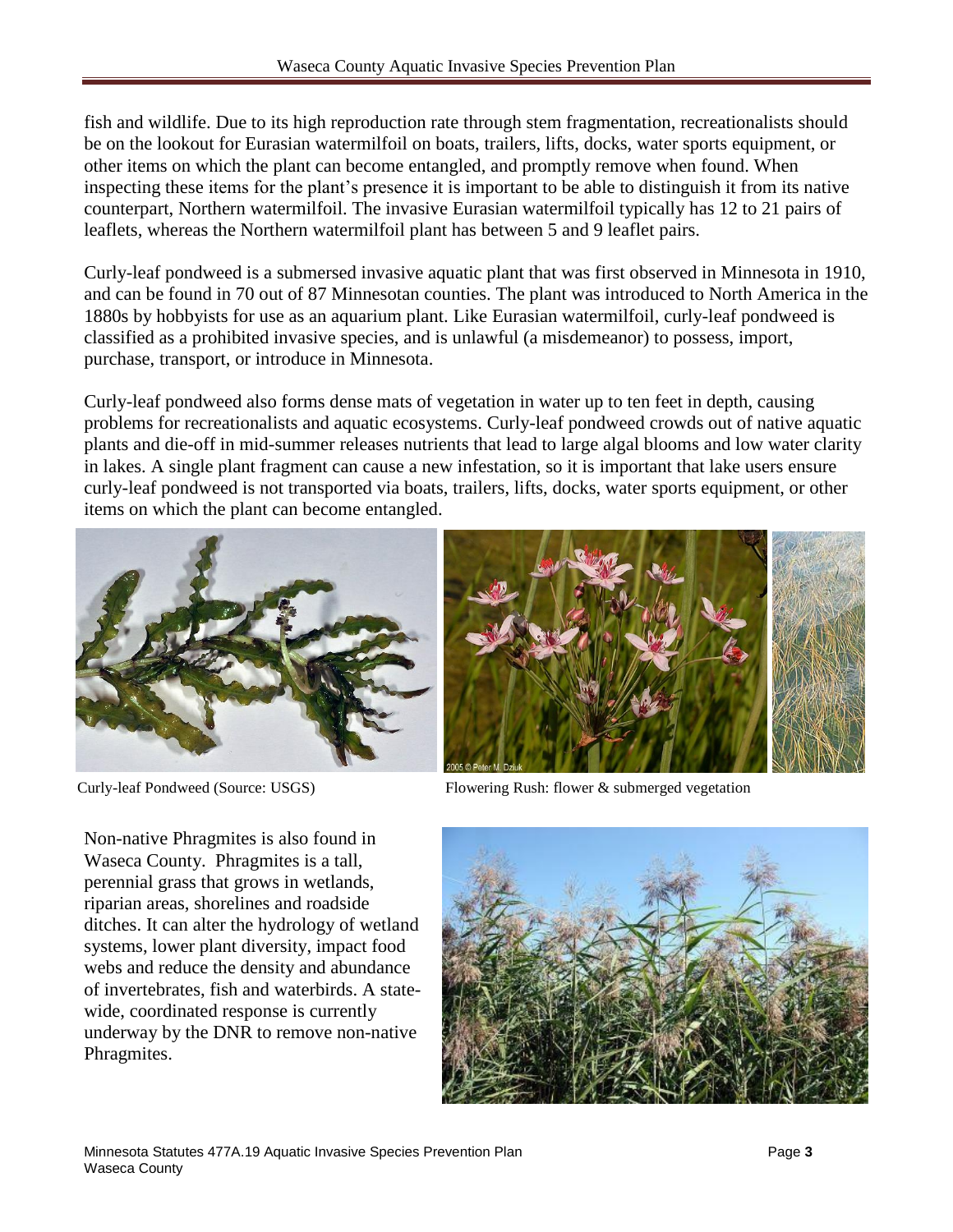#### *Surrounding County Infestations*

Many other lakes within the County are at risk of becoming infested due to the unintentional transport of AIS through aquatic recreationalists. The following table shows the infestations that are present in counties adjacent Waseca:

|  | <b>Table 1.</b> Infestation Profile: Surrounding Counties |  |
|--|-----------------------------------------------------------|--|
|  |                                                           |  |

| <b>County</b>     | <b>Number of Water Bodies</b><br><b>Infested</b> | <b>Infested By</b>    |
|-------------------|--------------------------------------------------|-----------------------|
| <b>Blue Earth</b> |                                                  | Eurasian Watermilfoil |
| Le Sueur          |                                                  | Eurasian Watermilfoil |
| Le Sueur          |                                                  | <b>Flowering Rush</b> |
| <b>Rice</b>       |                                                  | Eurasian Watermilfoil |
| <b>Rice</b>       |                                                  | <b>Flowering Rush</b> |
| <b>Steele</b>     |                                                  | Eurasian Watermilfoil |
| Freeborn          |                                                  | N/A                   |
| Fairbault         |                                                  | N/A                   |

\*Does not include curly-leaf pondweed infestations.

An overview of water resources in the County that have the potential to be impacted by AIS can be found in Appendix A.

#### *Local Aquatic Invasive Species Prevention Aid*

In 2014, the State of Minnesota Legislature authorized an annual funding stream in Local Aquatic Invasive Species Prevention Aid "to prevent the introduction or limit the spread of aquatic invasive species at all access sites within the county," (Minnesota Statute 447.A19) . Statewide distributions were \$4.5 million in 2014, and have been prescribed to be \$10 million each year thereafter.

Funds are allocated based on each county's share of watercraft trailer launches (50%), and each county's share of watercraft trailer parking spaces (50%). A map of public water accesses within Waseca County can be found in Appendix B. Allocations of Local AIS Prevention Aid funds received by Waseca County were \$50,029 in 2016, \$47,744 in 2017, \$47,332 in 2018, \$47,286 in 2019, \$47,132 in 2020, \$47,047 in 2021 and Waseca County will receive \$46,918 in 2022.

This plan acts as a tool for linking Waseca County Water Plan initiatives with local goals for optimizing the use of the Local AIS Prevention Aid funds. In 2014 and 2015, Waseca County met statutory requirements by structuring the County AIS Prevention Plan to provide guidelines for the use of prevention aid proceeds, titling the plan according to the year it was submitted to the Department of Natural Resources. Beginning in 2016, the annual plan was retitled according to the year following the December 31 deadline in order to outline expenditures for the reporting period, as well as actions to be taken in the following year.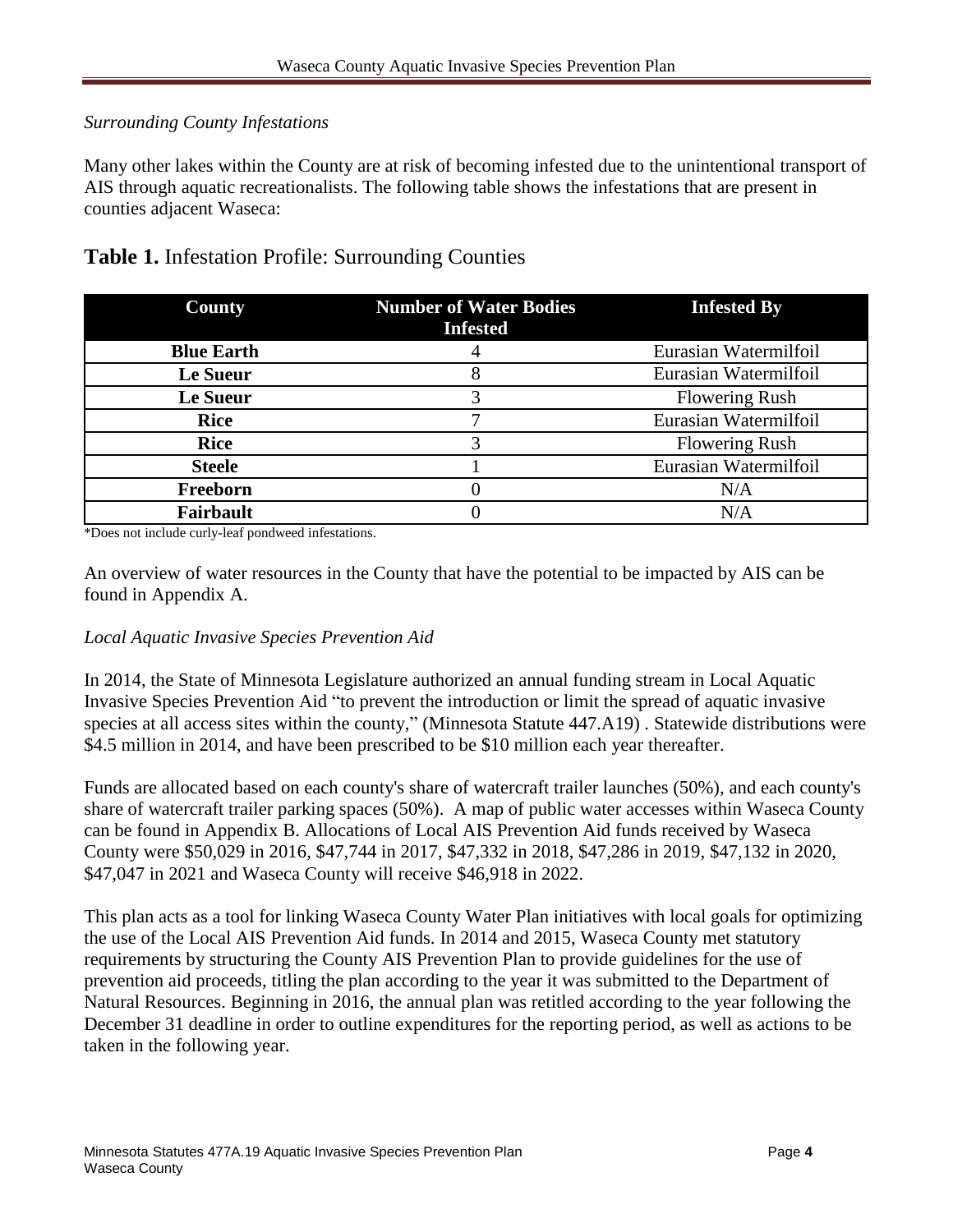The table below lists efforts that Waseca County may undertake during 2022 to help prevent and manage the spread of AIS within Minnesota. Those entities that may partner with Waseca County for plan implementation can be found in Appendix C. In addition, expenditures for AIS prevention and management activities during 2019 can be found in Appendix D.

## **Table 2**. County Implementation Actions to Address Aquatic Invasive Species

Threats and Damages

| <b>Action Item</b>                                                                                                              | <b>How Action Supports AIS Prevention</b>                                                                                                                                                 | <b>Element in State Plan</b>            |
|---------------------------------------------------------------------------------------------------------------------------------|-------------------------------------------------------------------------------------------------------------------------------------------------------------------------------------------|-----------------------------------------|
|                                                                                                                                 | <b>Increase Understanding of Associated Risks and Spreading Pathways</b>                                                                                                                  |                                         |
| Use MNDNR's Infested<br>Waters List to identify<br>County linkages to water<br>bodies both inside and outside<br>County limits. | Some AIS may travel or be more easily<br>transported between infested waters and<br>other connected water bodies; knowing<br>these linkages will help prioritize<br>prevention resources. | Prevention – Understand<br><b>Risks</b> |

| <b>Action Item</b>                                                                                                                 | <b>How Action Supports AIS Prevention</b>                                                                           | <b>Element in State Plan</b>            |
|------------------------------------------------------------------------------------------------------------------------------------|---------------------------------------------------------------------------------------------------------------------|-----------------------------------------|
| Install traffic counters at<br>public accesses to determine<br>most frequented sites. Use<br>results in prioritization<br>efforts. | Initiating prevention efforts at heavily<br>trafficked areas will decrease<br>introduction and spreading potential. | Prevention – Understand<br><b>Risks</b> |
| Utilize risk models to inform<br>prevention and management<br>activities.                                                          | Assessing potential for species<br>introduction coupled with habitat<br>suitability will optimize efforts.          | Prevention – Understand<br><b>Risks</b> |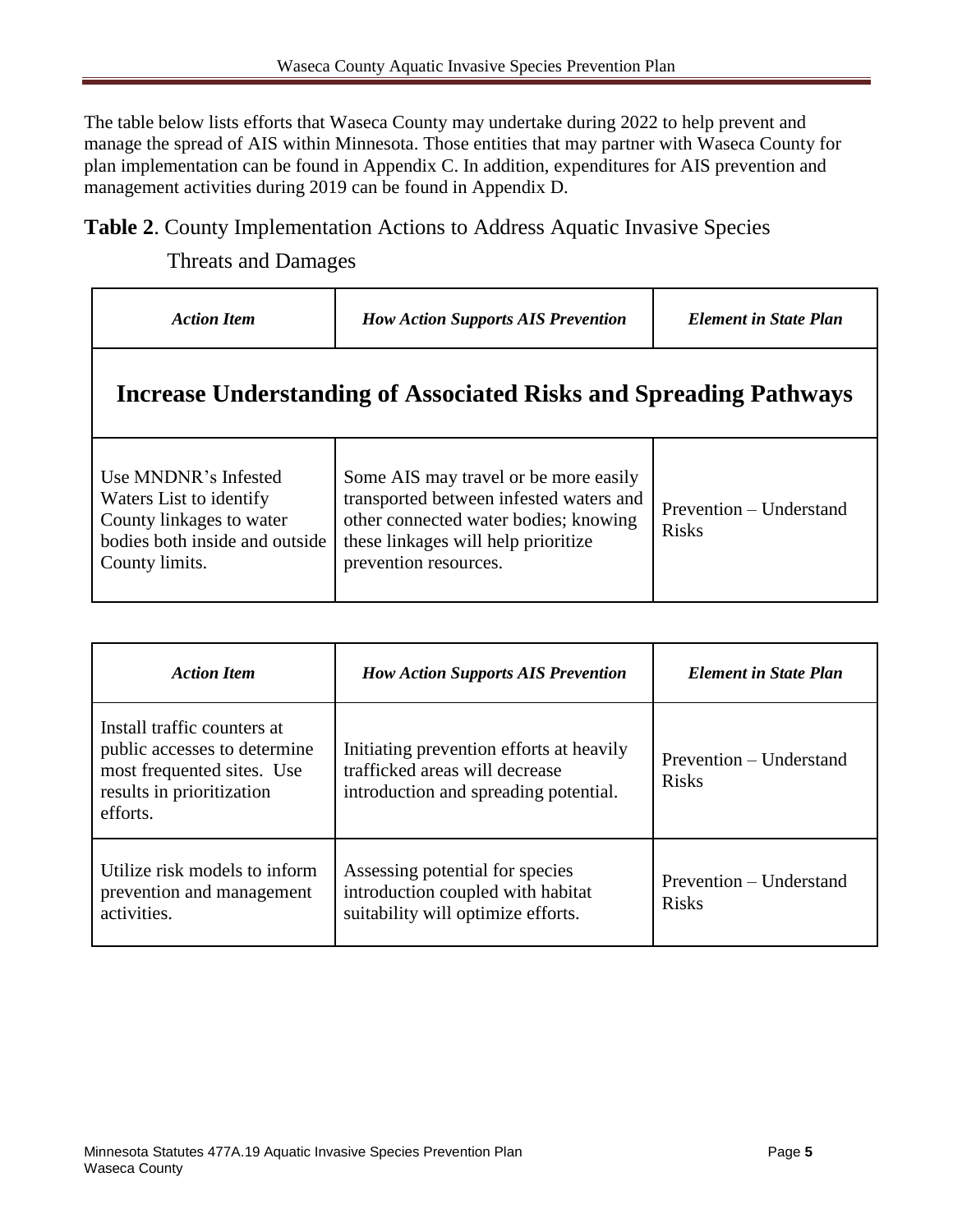| Create a GIS mapping<br>application that identifies<br>high priority pathways from<br>waters outside of the County<br>limits as well as local<br>pathways. Evaluate and rank<br>the risk level of pathways<br>annually.                                                               | Publishing user friendly resources for<br>public and staff to utilize will allow for<br>the development of focused plans for<br>targeted pathways.                                                      | Prevention – Understand<br><b>Risks</b>   |
|---------------------------------------------------------------------------------------------------------------------------------------------------------------------------------------------------------------------------------------------------------------------------------------|---------------------------------------------------------------------------------------------------------------------------------------------------------------------------------------------------------|-------------------------------------------|
| Identify established and new<br>AIS of concern. Develop a<br>County ranking/classification<br>system for species, utilizing<br>the State Rankings list.<br>Publish information on the<br>County website and consider<br>creating a seasonal AIS<br>newsletter for species<br>updates. | Providing readily available information<br>on species and their tiered risks will<br>promote public and staff understanding<br>of what species warrant the highest<br>dedication of prevention efforts. | Prevention - Understand<br><b>Risks</b>   |
| Implement electric fish<br>barriers on identified high<br>priority pathways of invasive<br>fish species.                                                                                                                                                                              | Preventing upstream migration of<br>invasive fish will foster an aquatic<br>environment that is less likely to<br>facilitate additional AIS.                                                            | Prevention – Research and<br>Technologies |

| <b>Action Item</b>                                                                   | <b>How Action Supports AIS Prevention</b>                                                                                                                                 | <b>Element in State Plan</b>              |
|--------------------------------------------------------------------------------------|---------------------------------------------------------------------------------------------------------------------------------------------------------------------------|-------------------------------------------|
|                                                                                      | Develop and Implement Activities that Address Identified Pathways                                                                                                         |                                           |
| Invest in decontamination<br>units to be stationed at high<br>priority water bodies. | Decontamination units will limit AIS<br>introduction to non-infested water<br>bodies, and will stop the transport of<br>AIS to other water bodies from infested<br>lakes. | Prevention – Research and<br>Technologies |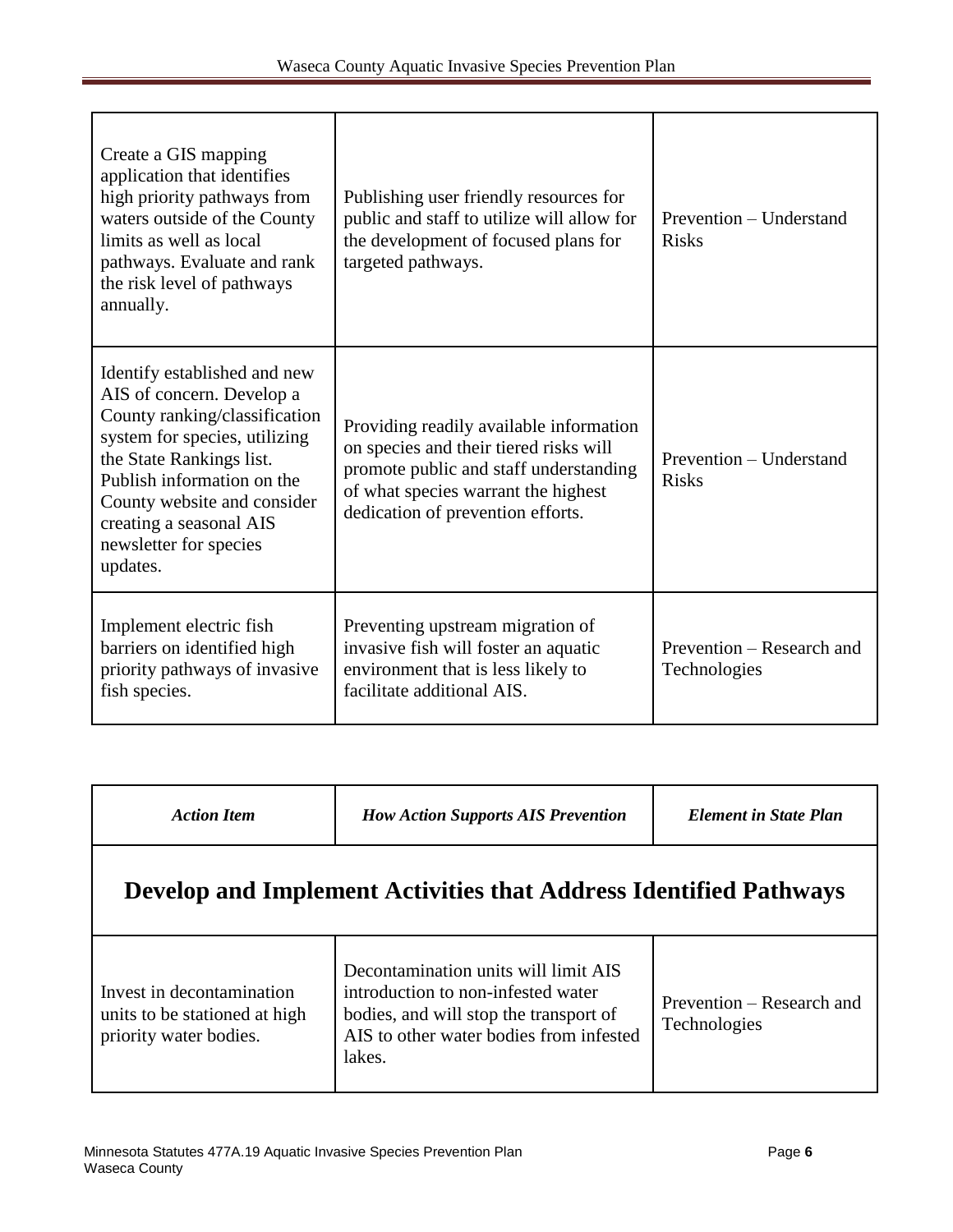| Continue inspection program<br>to include a minimum of<br>three Level 1 Watercraft<br>Inspectors. Conduct 600<br>hours of inspections during<br>the inspection season. (see<br>current delegation agreement<br>in Appx. D).                                                           | Watercraft inspectors are primary units<br>for ceasing the introduction of AIS to<br>water bodies. In addition, inspectors<br>help spread accurate outreach messages<br>to boaters. | Early Detection, Rapid<br>Response, and<br>Containment – Public<br>Awareness |
|---------------------------------------------------------------------------------------------------------------------------------------------------------------------------------------------------------------------------------------------------------------------------------------|-------------------------------------------------------------------------------------------------------------------------------------------------------------------------------------|------------------------------------------------------------------------------|
| Install invasive species<br>disposal stations at public<br>accesses.                                                                                                                                                                                                                  | Disposal stations encourage boat<br>inspections and manual<br>decontaminations by members of the<br>public while inspectors are on- and off-<br>duty.                               | Prevention – Research and<br>Technologies                                    |
| Ensure that local authorities<br>are aware of state regulations<br>that prohibit transport of<br>prohibited invasive species,<br>aquatic plants, and water<br>from designated infested<br>waters. Convene authorities<br>once per inspection season to<br>discuss regulatory updates. | Consistent enforcement of AIS<br>regulations aimed at containment will<br>help to prevent further spread of AIS.                                                                    | Early Detection, Rapid<br>Response, and<br>Containment-<br>Enforcement       |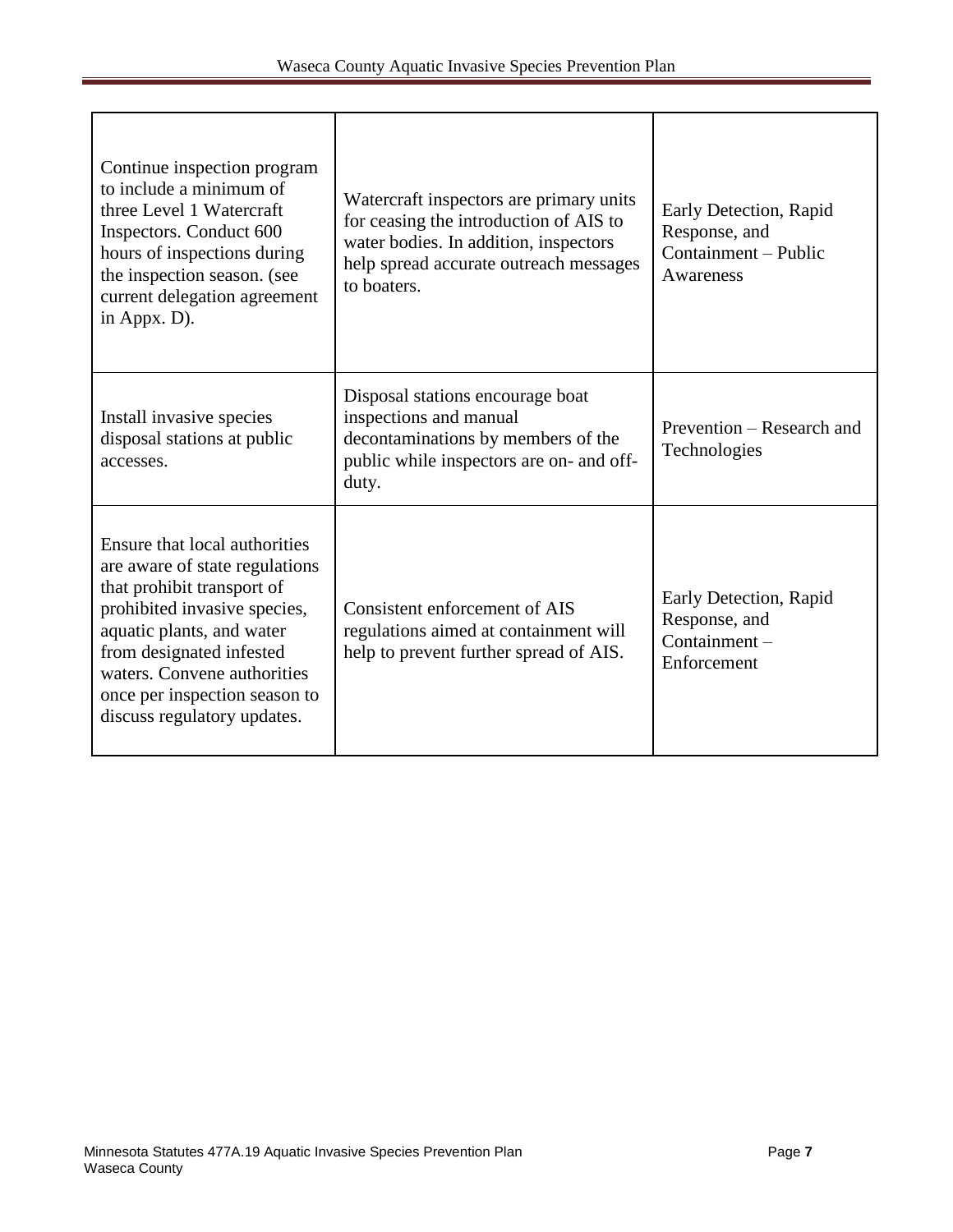| <b>Action Item</b>                                                                                                                                                                                                                                       | <b>How Action Supports AIS Prevention</b>                                                                                                                                                                                          | <b>Element in State Plan</b>              |  |
|----------------------------------------------------------------------------------------------------------------------------------------------------------------------------------------------------------------------------------------------------------|------------------------------------------------------------------------------------------------------------------------------------------------------------------------------------------------------------------------------------|-------------------------------------------|--|
| <b>Increase Awareness of and Participation in Prevention and</b><br><b>Management Activities</b>                                                                                                                                                         |                                                                                                                                                                                                                                    |                                           |  |
| Train County field staff (e.g.,<br>zoning, ditch inspector,<br>highway, public health) on<br>practices to avoid spreading<br>invasive species. Coordinate<br>with the MNDNR to hold 1<br>prevention presentation<br>session during the spring<br>season. | County staff can take simple steps to<br>prevent AIS spread or new<br>introductions, and can also set an<br>example for businesses and individuals<br>in the County.                                                               | Prevention – Research and<br>Technologies |  |
| Annually inspect lake service<br>providers to ensure DNR<br>certification. Distribute<br>certified providers list to<br>County residents.                                                                                                                | Lake service providers are primary<br>agents for ceasing the spread of AIS.<br>Ensuring certification reduces<br>introduction and spread potential.                                                                                | Prevention – Research and<br>Technologies |  |
| Develop methods and local<br>training sessions to reduce the<br>risk of invasive species<br>introduction through<br>government and business<br>operations.                                                                                               | The county will help prevent AIS<br>spread by developing and sharing new<br>risk-reduction methods and by<br>identifying actions and operations that<br>could contribute to AIS spread.                                            | Prevention – Research and<br>Technologies |  |
| Develop curricula for schools<br>and education materials for<br>events, such as the Waseca<br>County Fair, to support youth<br>education about AIS.                                                                                                      | Young people can help prevent the<br>spread of AIS through their own actions<br>and by modeling their knowledge and<br>actions to their families.                                                                                  | Prevention – Public<br>Awareness          |  |
| Develop and distribute AIS<br>prevention messages targeting<br>riparian landowners who<br>launch watercraft from<br>private residential accesses.                                                                                                        | Many watercraft enter water bodies via<br>private residential properties and are not<br>reached by education and prevention<br>efforts. Increasing contact with this<br>audience will expand local knowledge<br>of AIS prevention. | Prevention – Public<br>Awareness          |  |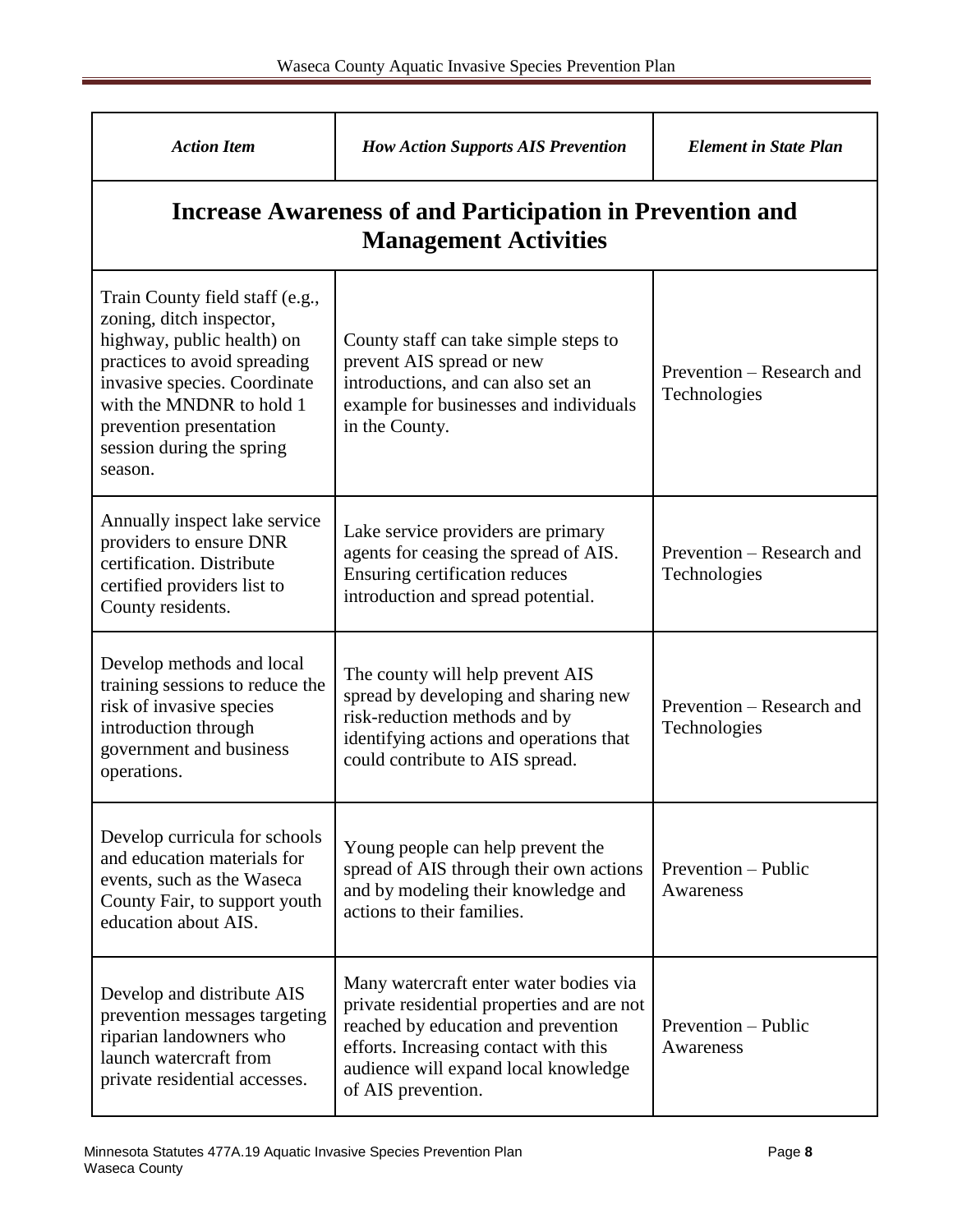| <b>Action</b>                                                                                                                                                                                                                                                        | <b>How Action Supports AIS Prevention</b>                                                                                                                                      | <b>Element in State Plan</b>                                                 |
|----------------------------------------------------------------------------------------------------------------------------------------------------------------------------------------------------------------------------------------------------------------------|--------------------------------------------------------------------------------------------------------------------------------------------------------------------------------|------------------------------------------------------------------------------|
| Coordinate with the MNDNR<br>and adjacent counties to host<br>a day long workshop during<br>Minnesota's Invasive Species<br>month.                                                                                                                                   | Large scale educational events result in<br>the expansion of knowledge,<br>communication networks, and potential<br>volunteers.                                                | Prevention – Public<br>Awareness                                             |
| Continue collaboration with<br>adjacent counties, watershed<br>groups, and/or jurisdictions<br>whose water bodies connect<br>to the County's to develop a<br>regional approach to AIS<br>prevention.                                                                 | Because AIS and the individuals who<br>could transport them do not stay inside<br>county borders, effective coordination<br>is necessary to prevent AIS spread.                | Prevention – Regional<br>Approaches                                          |
| Train County field staff (e.g.,<br>planning and zoning, public<br>health) on management<br>practices that will maintain<br>and/or create diverse, native<br>landscapes that are resilient to<br>invasive species.                                                    | AIS are more likely to thrive in<br>degraded habitats. Stabilizing<br>ecosystems through promotion of native<br>landscapes allows water bodies to be<br>more resistant to AIS. | Prevention – Manage for<br>Prevention                                        |
| Seek individuals for<br>participation in the MNDNR<br>AIS Volunteer/Ambassador<br>program to distribute<br>educational materials at<br>selected public access points,<br>particularly at high priority<br>landings, including those at<br>Clear, and St. Olaf Lakes. | Targeting educational efforts to the<br>users of a water body may help prevent<br>AIS spread from or into that water<br>body.                                                  | Early Detection, Rapid<br>Response, and<br>Containment - Public<br>Awareness |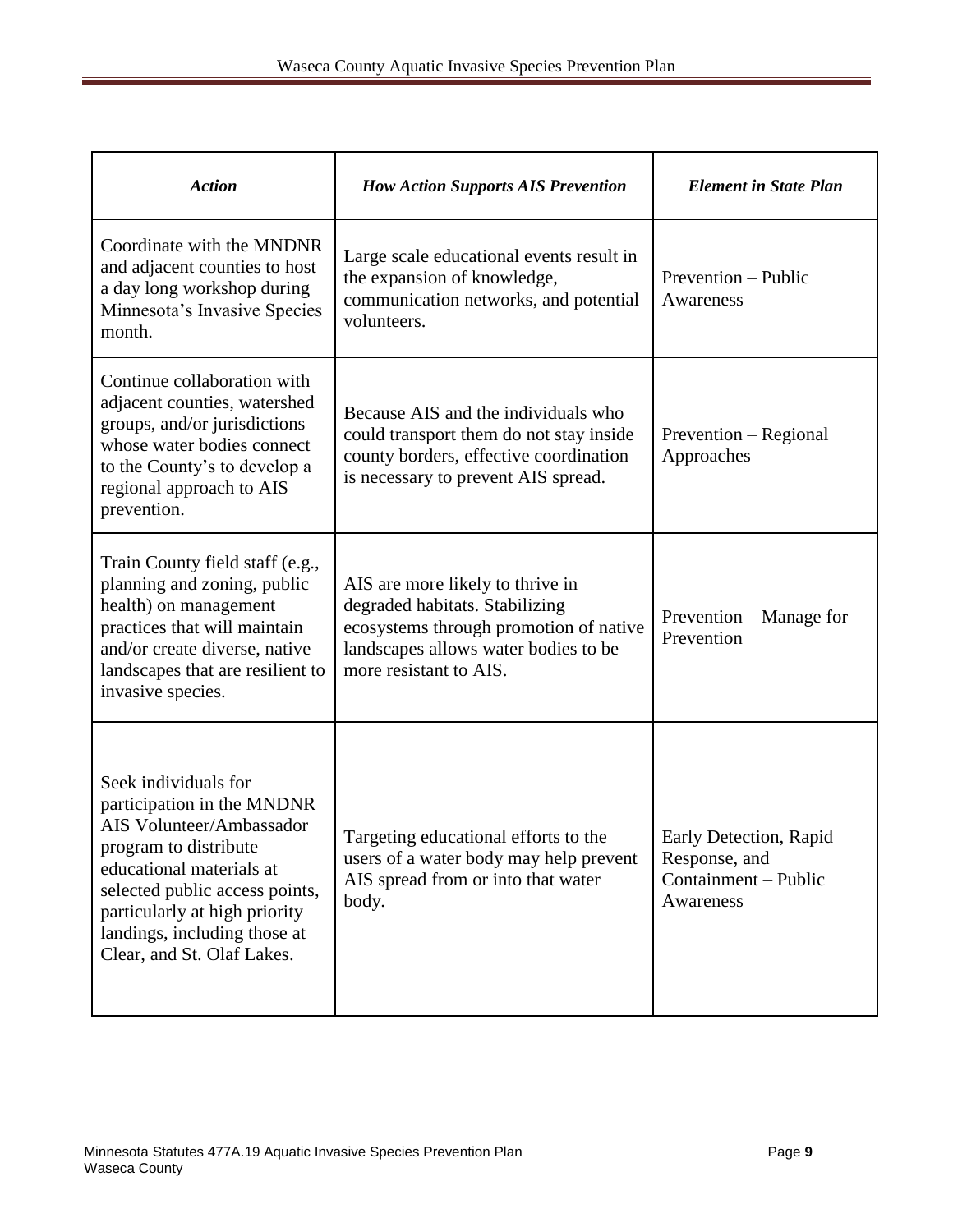| <b>Action</b>                                                                                                                                                                                                                                                   | <b>How Action Supports AIS Prevention</b>                                                                                                                                      | <b>Element in State Plan</b>                                                 |
|-----------------------------------------------------------------------------------------------------------------------------------------------------------------------------------------------------------------------------------------------------------------|--------------------------------------------------------------------------------------------------------------------------------------------------------------------------------|------------------------------------------------------------------------------|
| Work with the Stop Aquatic<br>Hitchhikers and Clean, Drain,<br>Dispose campaigns to<br>strengthen awareness of AIS<br>issues in Waseca County.<br>Continue to stock educational<br>brochures at landings,<br>planning and zoning office,<br>and license bureau. | Consistent messaging such as that from<br>the Stop Aquatic Hitchhikers and<br>Clean, Drain, Dispose ads may help<br>educate individuals about their role in<br>AIS prevention. | Early Detection, Rapid<br>Response, and<br>Containment – Public<br>Awareness |
| Explore partnership<br>opportunities with existing<br>outreach efforts developed by<br>the MNDNR and the<br>Minnesota Sea Grant<br>Program.                                                                                                                     | Leveraging existing communications<br>materials ensures that the public<br>receives accurate messages about rules<br>and best practices related to AIS<br>prevention.          | Early Detection, Rapid<br>Response, and<br>Containment – Public<br>Awareness |
| Coordinate with the MNDNR<br>to publicize new infestations<br>at access sites, in lake<br>association newsletters, and<br>other local publications.<br>Continue to publish MNDNR<br>Infested Waters list on<br>County website.                                  | Timely and accurate notice of new AIS<br>infestations empowers the public to<br>help prevent the further spread of AIS.                                                        | Early Detection, Rapid<br>Response, and<br>Containment – Public<br>Awareness |
| Develop tailored messages<br>aimed at lake-related<br>businesses (e.g., home<br>builders, developers) and<br>local government staff (e.g.,<br>county planners) regarding<br>AIS prevention.                                                                     | Ensuring that individuals are aware of<br>AIS prevention measures that they can<br>take in the course of their daily work<br>will help to reduce the risk of AIS<br>spread.    | Early Detection, Rapid<br>Response, and<br>Containment – Public<br>Awareness |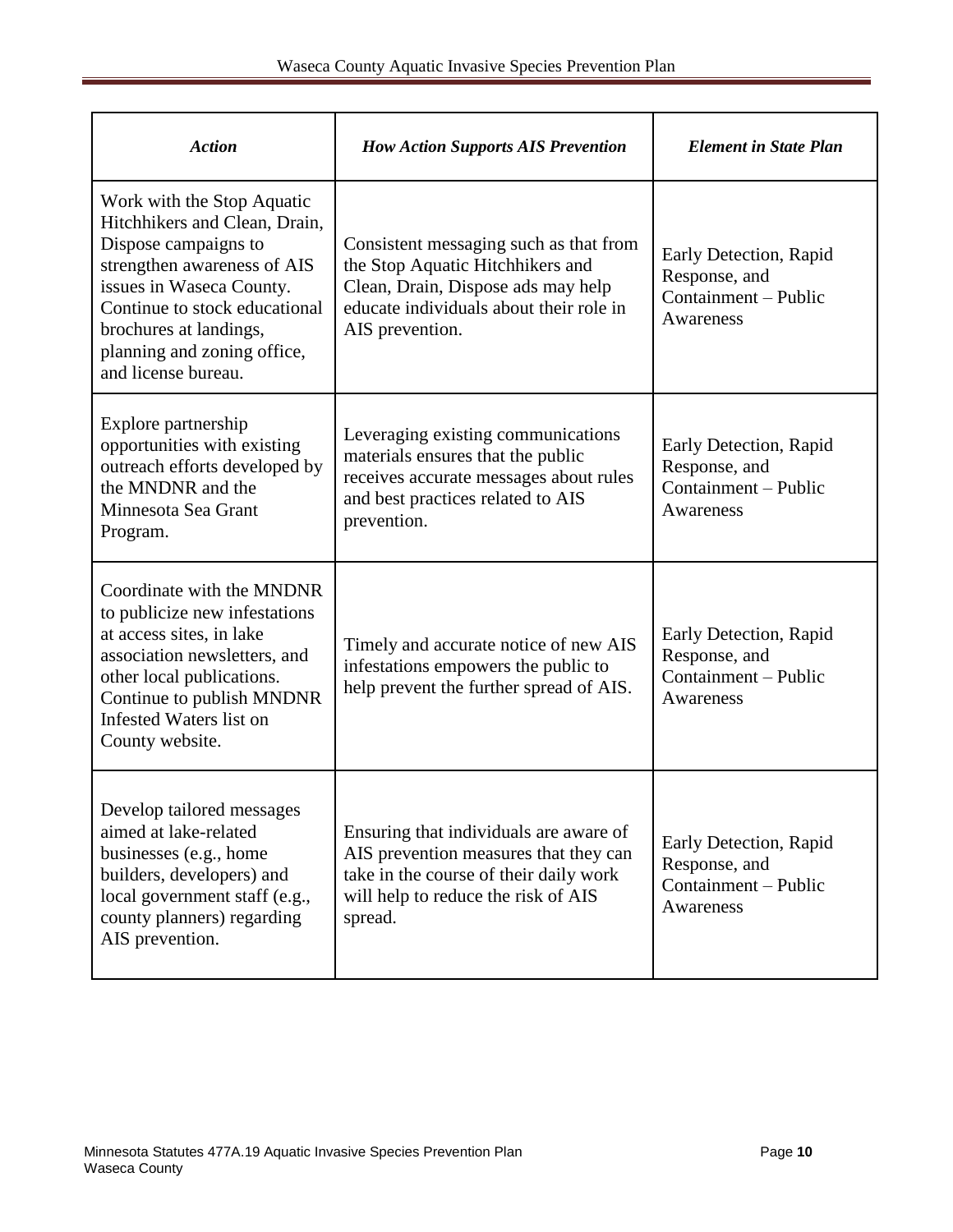| <b>Action</b>                                                                                                                                                                                                               | <b>How Action Supports AIS Prevention</b>                                                                                                                  | <b>Element in State Plan</b>                                                               |
|-----------------------------------------------------------------------------------------------------------------------------------------------------------------------------------------------------------------------------|------------------------------------------------------------------------------------------------------------------------------------------------------------|--------------------------------------------------------------------------------------------|
| Conduct field surveys for<br>priority AIS and monitor<br>populations using MNDNR<br>protocols.                                                                                                                              | Surveying and monitoring results on<br>County waters will act as a foundation<br>for prioritizing efforts.                                                 | Early Detection, Rapid<br>Response, and<br>Containment                                     |
| Coordinate with local partners to<br>develop and periodically revise<br><b>Integrated Pest Management</b><br>Plans for high priority invasive<br>species in the County.                                                     | <b>Integrated Pest Management Plans outline</b><br>specific actions that result in long-term<br>prevention of AIS while upholding<br>ecological integrity. | Early Detection, Rapid<br>Response, and Containment -<br>Management of Invasive<br>Species |
| Use integrated pest<br>management to control<br>populations of high priority<br>aquatic invasive plant species.                                                                                                             | Effective management of existing AIS<br>populations may reduce the likelihood<br>of further spread.                                                        | Management of Invasive<br>Species - Implement IPM<br>Plans                                 |
| Develop annual request for<br>proposal to award \$10,000 of<br>County Prevention Aid to cities,<br>lake associations, schools, non-<br>profit organizations, or<br>management agencies for<br>actions supporting this plan. | Supporting community involvement in<br>AIS prevention and management<br>activities will maximize awarded<br>Prevention Aid funds and County<br>resources.  | Leadership and<br>Coordination - Local                                                     |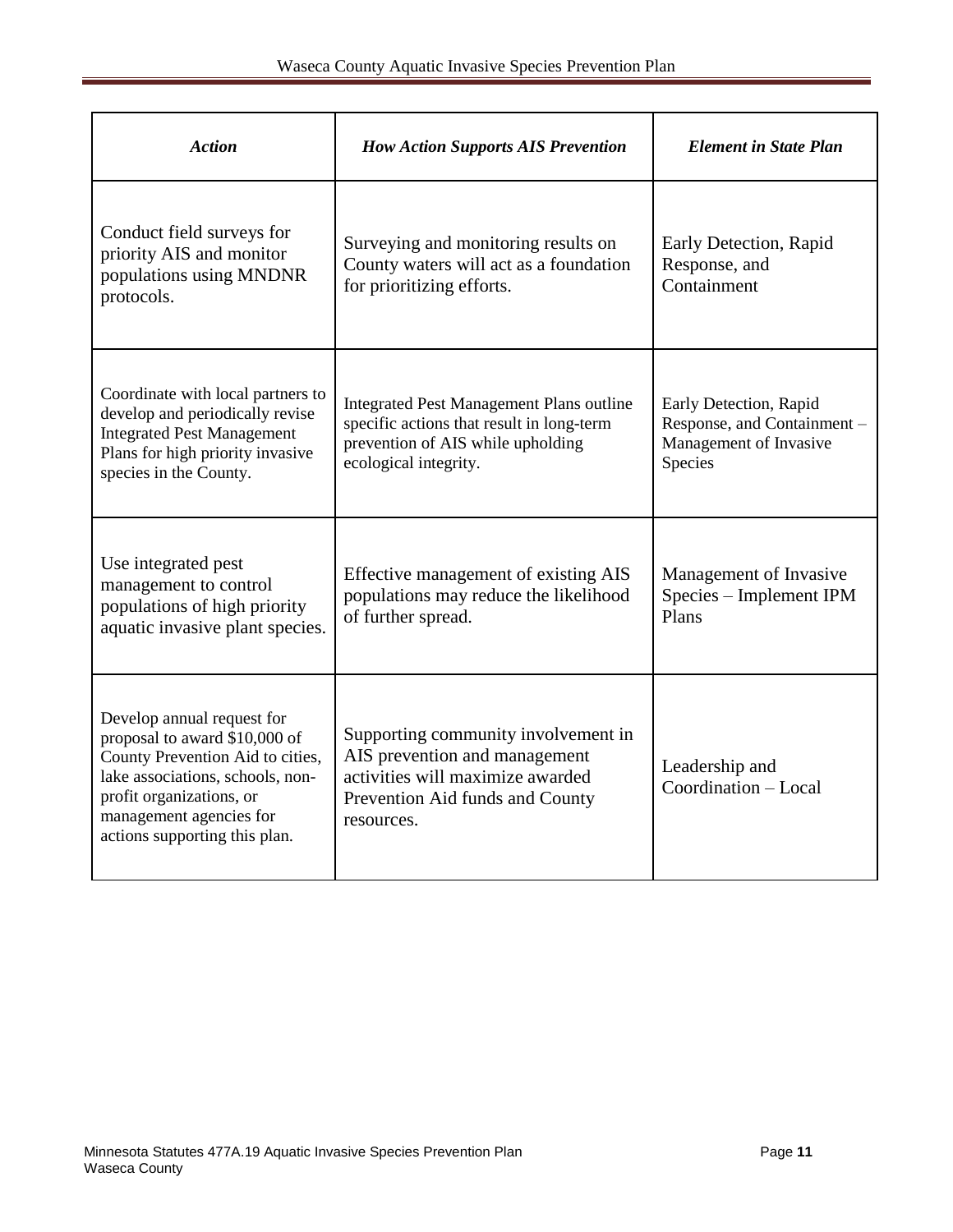| <b>Action Item</b>                                                                                                                                                                                            | <b>How Action Supports AIS</b><br><b>Prevention</b>                                                                                                                                              | <b>Element in State Plan</b>                                        |  |  |
|---------------------------------------------------------------------------------------------------------------------------------------------------------------------------------------------------------------|--------------------------------------------------------------------------------------------------------------------------------------------------------------------------------------------------|---------------------------------------------------------------------|--|--|
| <b>Broaden Knowledge of and Participation in Early Detection and Rapid</b><br><b>Response Activities</b>                                                                                                      |                                                                                                                                                                                                  |                                                                     |  |  |
| Obtain and distribute Watch ID<br>cards from the Minnesota Sea<br>Grant Program. Consider<br>partnership with heavily<br>frequented resorts.                                                                  | Finding new infestations of AIS<br>early is important for preventing<br>further spread. Ensuring that<br>recreationists know what AIS to<br>look for maximizes the chance<br>of early detection. | Early Detection, Rapid<br>Response, and Containment -<br>Detection  |  |  |
| Develop a comprehensive<br>system for reporting<br>sightings/presence of high<br>priority AIS within County.                                                                                                  | Identifying high priority species<br>and responding with a prompt<br>and coordinated response can<br>reduce the establishment,<br>spread, and negative impacts<br>seen with invasive species.    | Early Detection, Rapid<br>Response, and Containment                 |  |  |
| <b>Encourage County staff,</b><br>businesses, and individuals to<br>submit samples of suspected<br>AIS to the MNDNR.                                                                                          | The County can support early<br>detection and prevention efforts<br>by helping the MNDNR to<br>quickly confirm new<br>infestations of AIS.                                                       | Early Detection, Rapid<br>Response, and Containment -<br>Detection  |  |  |
| Augment communication and<br>reporting mechanisms for<br>citizen monitoring of lakes and<br>rivers.                                                                                                           | Ensuring that local discoveries<br>of AIS are quickly<br>communicated to the right<br>people will maximize<br>prevention efforts related to new<br>infestations.                                 | Early Detection, Rapid<br>Response, and Containment -<br>Detection  |  |  |
| Cultivate partnerships with<br>organizations interested in AIS<br>prevention (e.g., lake<br>associations) to support AIS<br>surveys in water bodies<br>(infested and non-infested) and<br>on docks and lifts. | Leveraging the resources of<br>existing organizations will help<br>to find new AIS infestations<br>more efficiently and to prevent<br>further spread of those AIS.                               | Early Detection, Rapid<br>Response, and Containment -<br>Prioritize |  |  |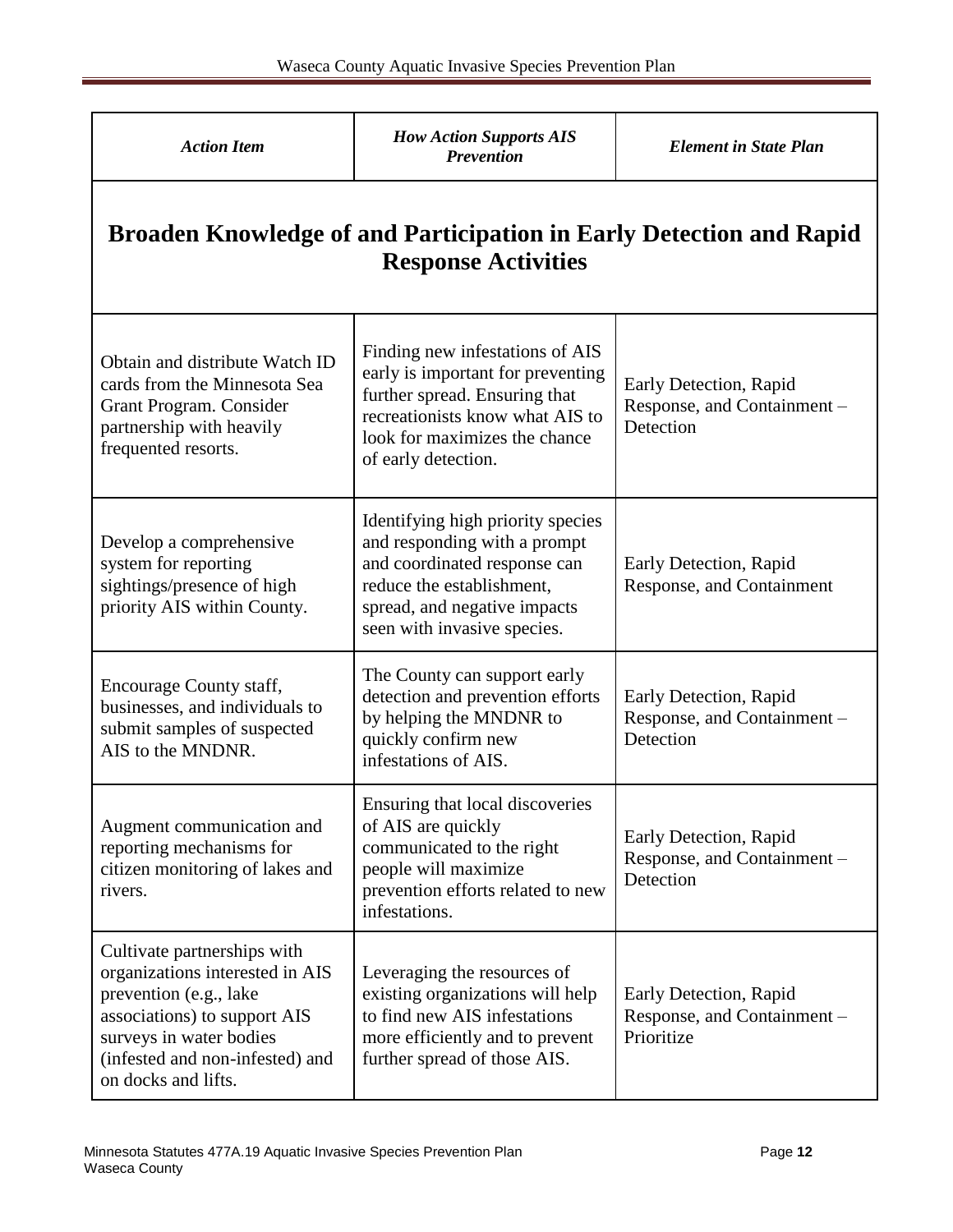| <b>Action Item</b>                                                                                                                                                                                                                                                                                                                                                                             | <b>How Action Supports AIS Prevention</b>                                                                                     | <b>Element in State Plan</b>                                         |  |  |
|------------------------------------------------------------------------------------------------------------------------------------------------------------------------------------------------------------------------------------------------------------------------------------------------------------------------------------------------------------------------------------------------|-------------------------------------------------------------------------------------------------------------------------------|----------------------------------------------------------------------|--|--|
| Coordinate with the MNDNR<br>for information on<br>management of AIS, and<br>adopt control plans utilizing<br>safe and cost-effective<br>techniques.                                                                                                                                                                                                                                           | Effective management of existing<br>AIS populations may help prevent<br>further spread.                                       | Management of Invasive<br>Species - Coordination/<br>Communication   |  |  |
| <b>Increase County Enforcement Resources</b>                                                                                                                                                                                                                                                                                                                                                   |                                                                                                                               |                                                                      |  |  |
| Officially designate the<br><b>Waseca County AIS Task</b><br>Force through a resolution.                                                                                                                                                                                                                                                                                                       | This group will provide a forum for<br>communication, education, and<br>technical planning for County<br>prevention measures. | Prevention - Understand<br><b>Risks</b>                              |  |  |
| Ensure that the County's<br>peace officers, including<br>water safety patrol staff, have<br>been trained to enforce AIS<br>laws.                                                                                                                                                                                                                                                               | This action will extend the capacity<br>of local enforcement to ensure<br>compliance with AIS laws.                           | Prevention – Enforcement                                             |  |  |
| Ensure that local authorities<br>are aware of state regulations<br>that prohibit transport of<br>Consistent enforcement of AIS<br>prohibited invasive species,<br>regulations aimed at containment<br>aquatic plants, and water<br>will help to prevent the further<br>from designated infested<br>spread of AIS.<br>waters. Convene authorities<br>annually to discuss regulatory<br>updates. |                                                                                                                               | Early Detection, Rapid<br>Response, and Containment –<br>Enforcement |  |  |

| <b>Action Item</b> | <b>How Action Supports AIS</b><br><b>Prevention</b> | <b>Element in State Plan</b> |
|--------------------|-----------------------------------------------------|------------------------------|
|--------------------|-----------------------------------------------------|------------------------------|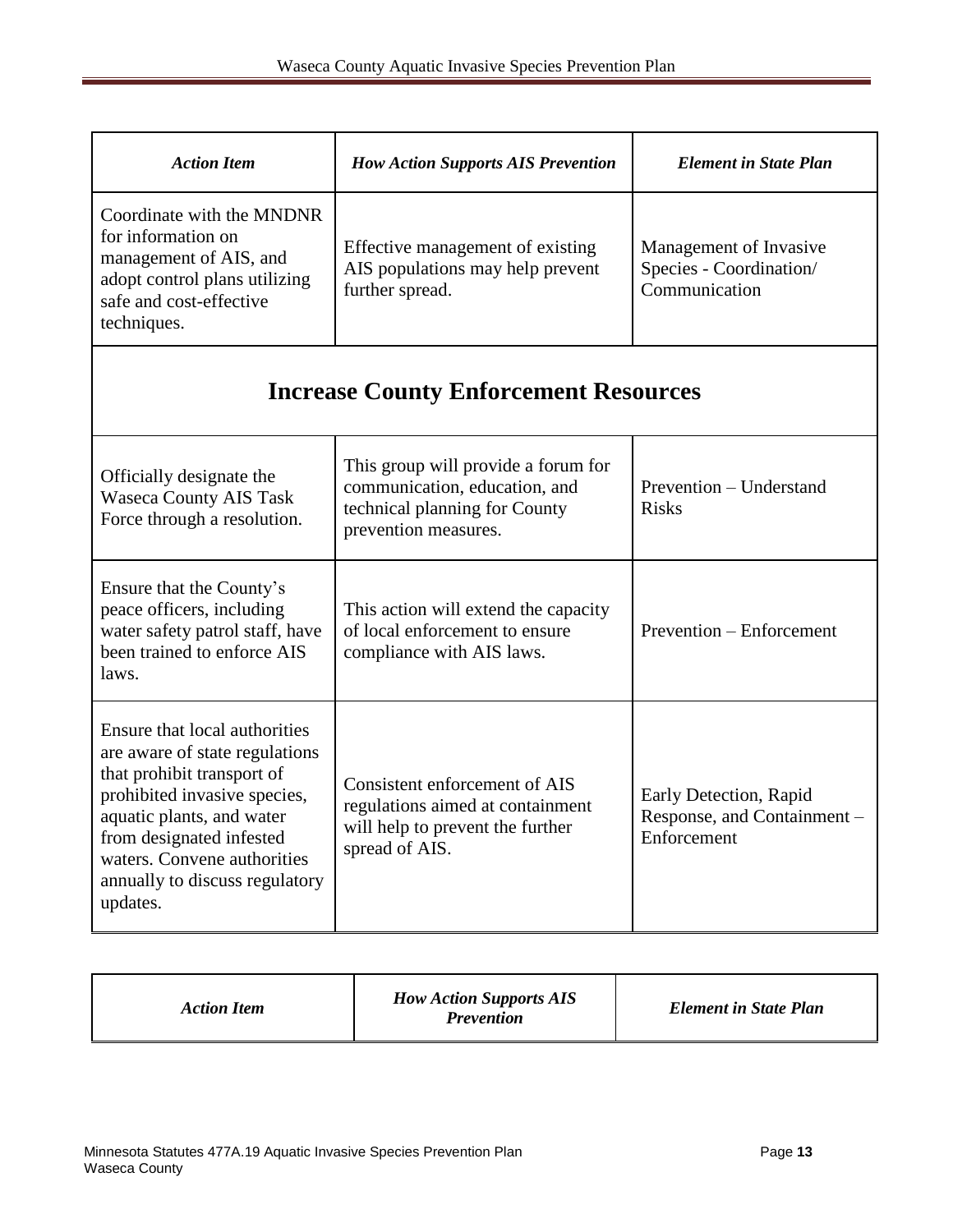| <b>Increase Available Resources and Leverage Partnerships</b>                                                                                                                                    |                                                                                                                                                                           |                                                                    |  |
|--------------------------------------------------------------------------------------------------------------------------------------------------------------------------------------------------|---------------------------------------------------------------------------------------------------------------------------------------------------------------------------|--------------------------------------------------------------------|--|
|                                                                                                                                                                                                  |                                                                                                                                                                           | Prevention – Funding                                               |  |
| Seek additional funds to<br>implement unfunded actions<br>in this plan.                                                                                                                          | The effectiveness of AIS prevention<br>actions can be limited by inadequate<br>financial resources.                                                                       | Early Detection, Rapid<br>Response, and Containment -<br>Funding   |  |
| Assist with funding local<br>outreach and monitoring<br>efforts by entities other than<br>the County, including lake<br>associations.                                                            | Overall AIS prevention efforts can<br>be strengthened by supporting the<br>capacity of other local organizations<br>to conduct AIS outreach and<br>monitoring activities. | Early Detection, Rapid<br>Response, and Containment -<br>Detection |  |
| Develop and maintain<br>contacts with other local<br>organizations, businesses, and<br>government entities to<br>coordinate efforts.                                                             | The participation of local partners is<br>necessary for the County's AIS<br>prevention plan to be effective.                                                              | Leadership and Coordination<br>- Local                             |  |
| Facilitate the establishment of<br>local organizations such as<br><b>County Coalitions of Lake</b><br>Associations to create<br>partners in implementing the<br>County's AIS prevention<br>plan. | Additional partnerships among local<br>organizations will increase the<br>county's capacity to implement its<br>AIS prevention plan.                                      | Leadership and Coordination<br>- Local                             |  |
| Evaluate AIS prevention<br>efforts and cooperative<br>relationships for possible<br>improvements. Annually<br>update this plan.                                                                  | Annual plan updates facilitate<br>program growth. Local input<br>contributes to prioritization of plan<br>efforts.                                                        | Management of Invasive<br>Species - Coordination/<br>Communication |  |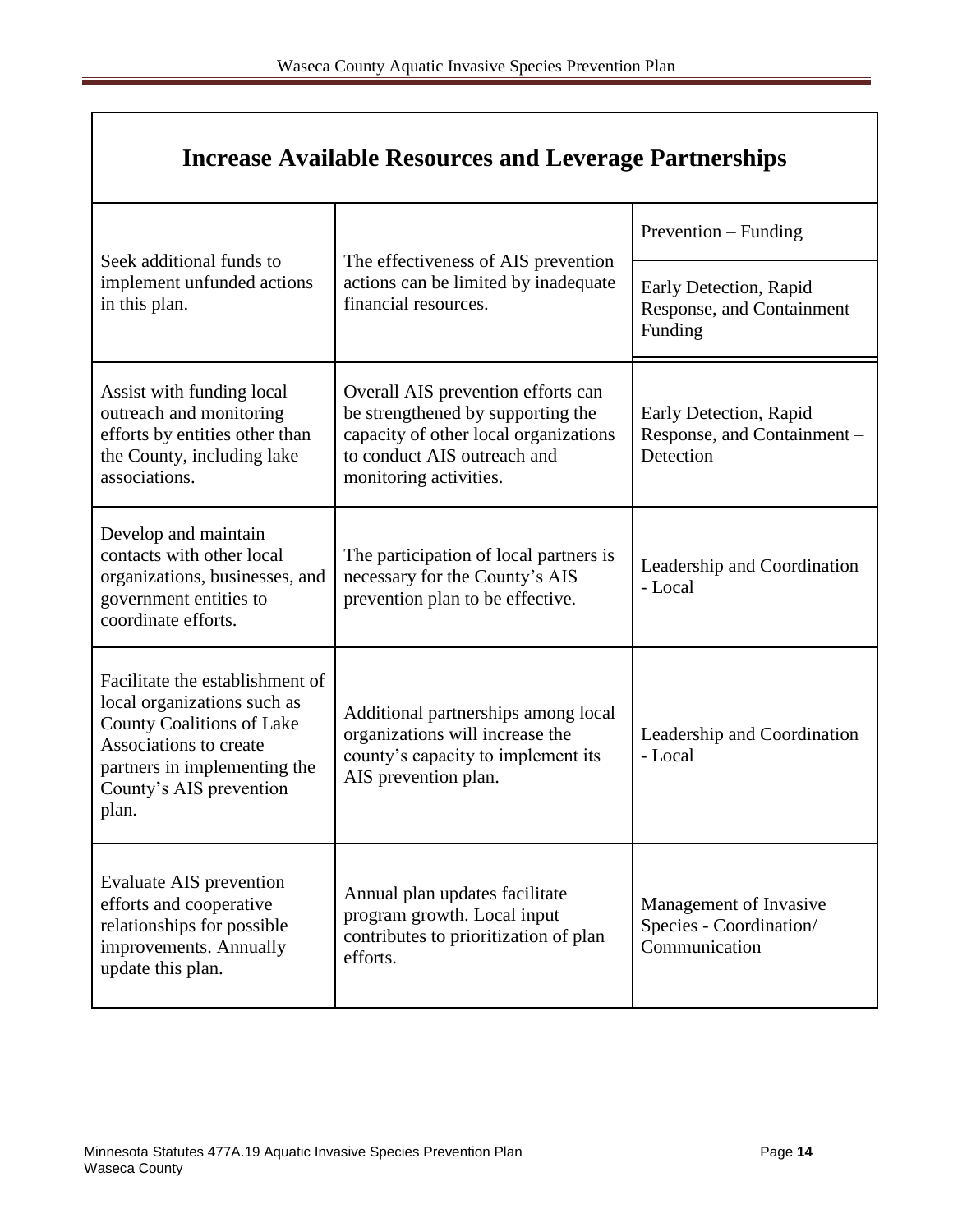#### **UPDATING AND AMENDING THE PLAN**

This plan will be submitted annually to the MNDNR to meet MN Statute 477A.19 requirements, which states, "Each county must submit a copy of its guidelines for use of the proceeds to the Department of Natural Resources by December 31 of the year the payments are received." Each year of submission, the plan will outline expenditures through the funding year, as well as actions to be implemented for the following planning year.

# **Appendix A**

#### County Water Resources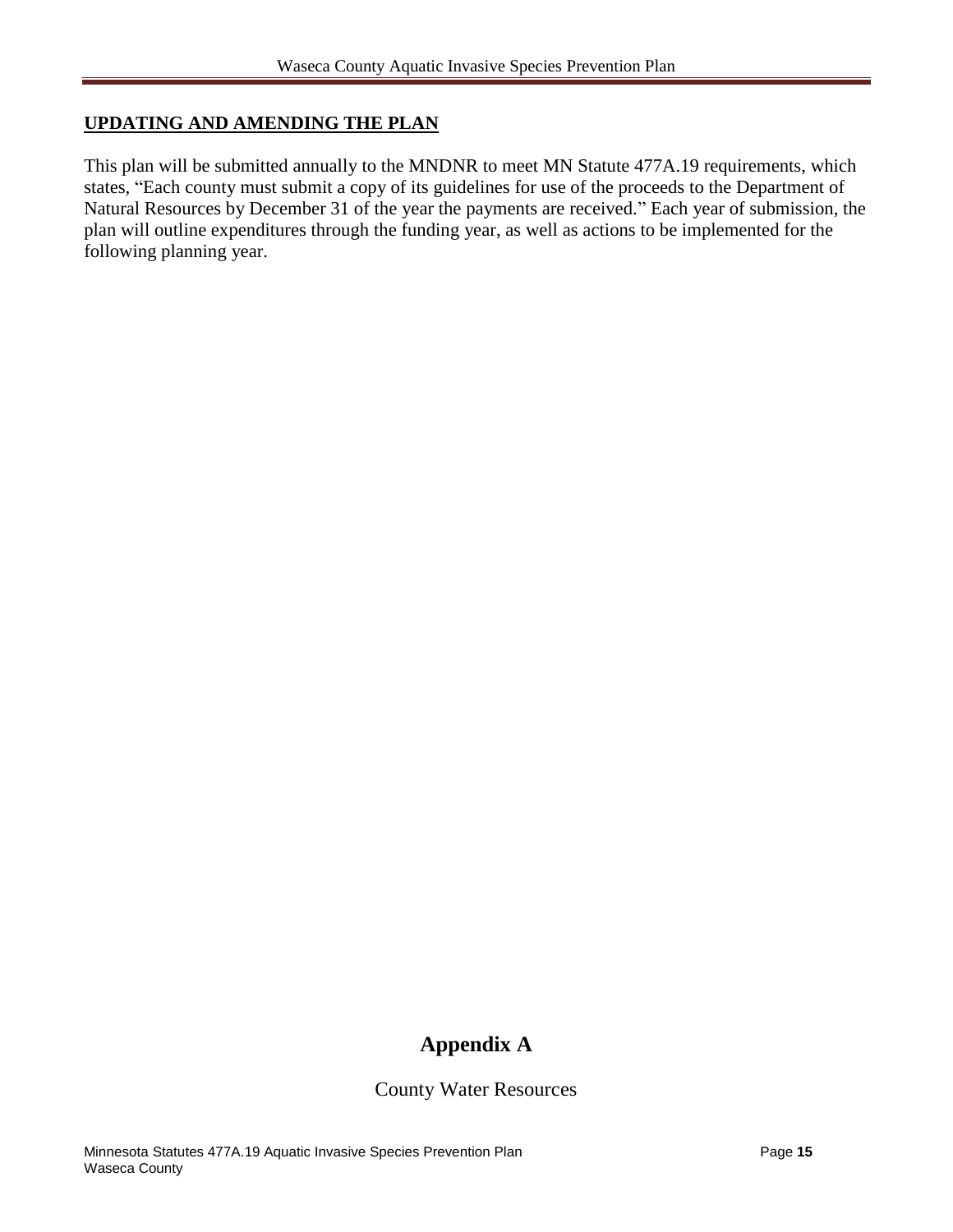#### **Table 3.** Characterization of Lakes in Waseca County

| Number of lakes more than 10 acres in size                                        | 26       |
|-----------------------------------------------------------------------------------|----------|
| Number of lakes designated as infested with aquatic invasive species              | 2        |
| Total number of public water accesses                                             | 20       |
| Number of public water accesses with the MNDNR listed as the administrator        | 8        |
| Number of public water accesses with MnDOT listed as the administrator            | $\Omega$ |
| Number of public water accesses with Waseca County listed as the<br>administrator | 6        |
| Number of public water accesses with the township listed as the administrator     | $\Omega$ |
| Number of public water accesses with the city listed as the administrator         | 6        |
| Estimated number of non-public water accesses*                                    | 158      |

\*This number is based off of a survey of private docks that are utilized within the County.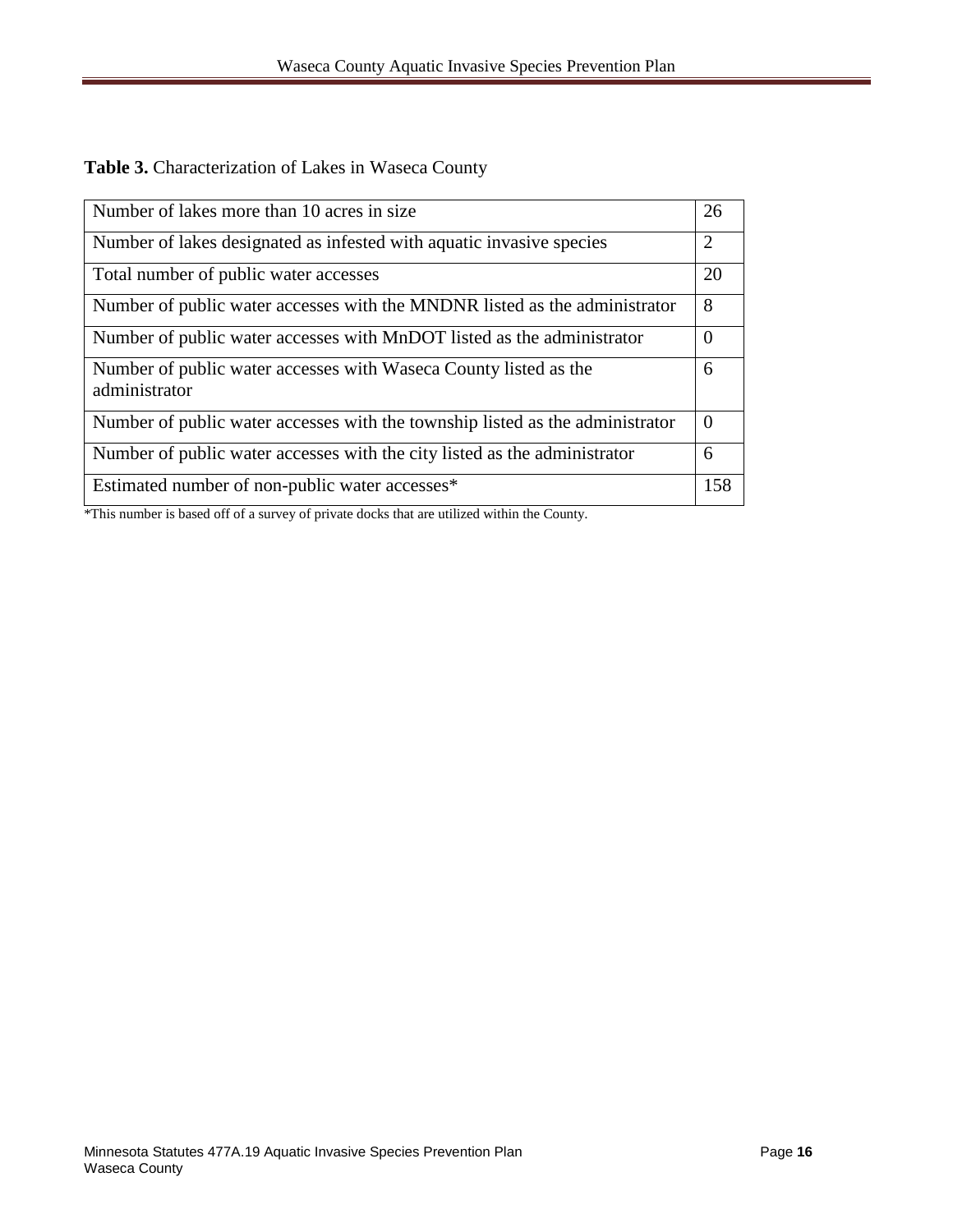

**Appendix B**

Waseca County Aquatic Invasive Species Prevention Plan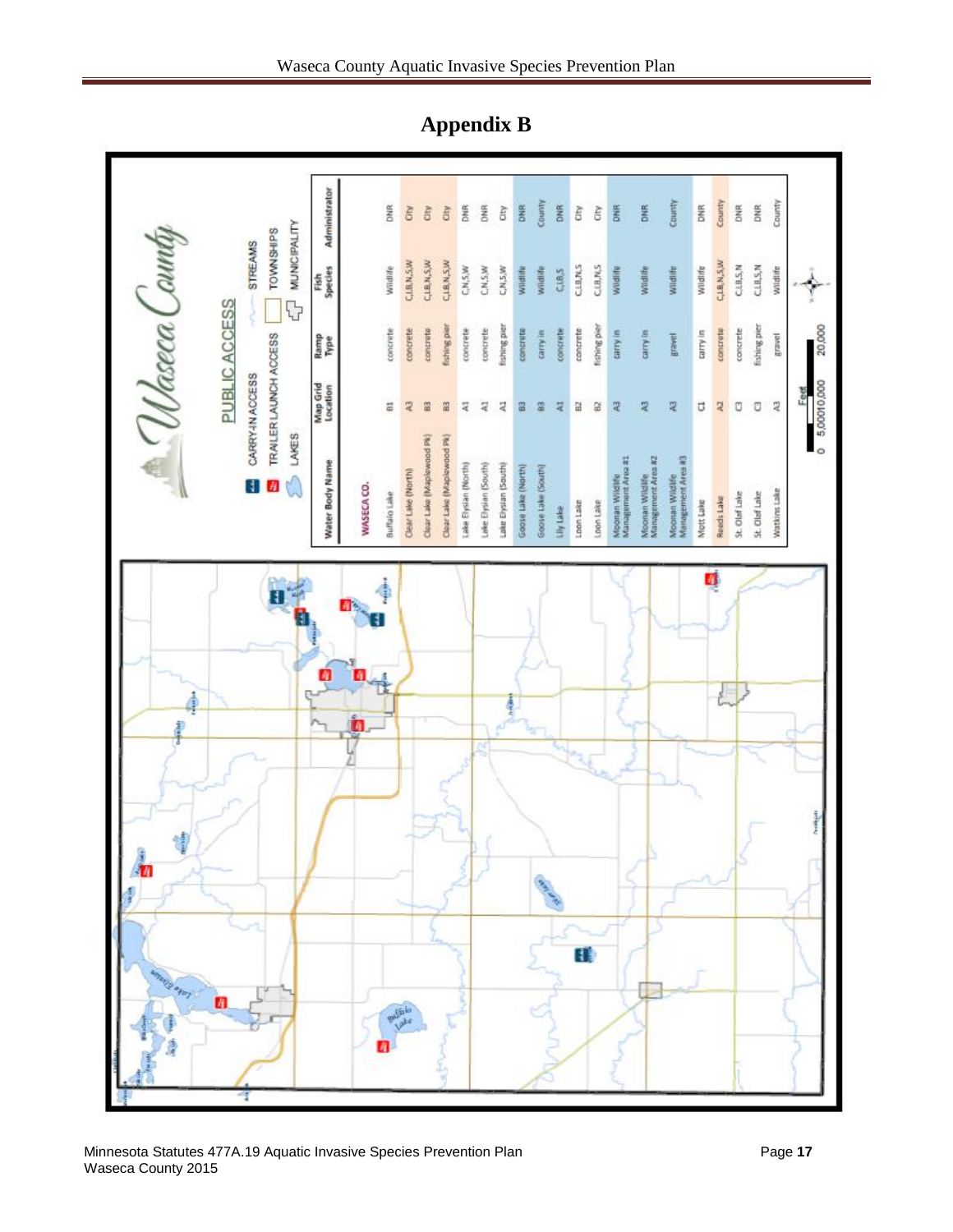# **Appendix C**

# Potential Plan Participants

**Table 4.** Contacts for Entities that may Partner with Waseca County for Plan Implementation

| Organization                              | Contact(s)                                                                                                                  | $\text{Role}(s)$                                                         |
|-------------------------------------------|-----------------------------------------------------------------------------------------------------------------------------|--------------------------------------------------------------------------|
| <b>Federal Government:</b><br>$USACE -$   | David Studenski                                                                                                             | Hydrologist                                                              |
| NRCS-                                     | <b>Noel Frank</b>                                                                                                           | <b>District Conservationist</b>                                          |
| <b>State Government:</b><br><b>MNDNR-</b> | Dan Girolamo/Tina Wolbers<br>Kevin Ballman                                                                                  | Invasive Species Specialist/Hydrologist/AIS<br><b>Prevention Planner</b> |
| $MPCA -$                                  | Paul Davis/ Justin Watkins                                                                                                  | Le Sueur River/Cannon River Watershed<br>Project Managers                |
| <b>BWSR-</b>                              | Jennifer Mocol-Johnson                                                                                                      | <b>Board Conservationist</b>                                             |
| Neighboring Counties                      | Blue Earth, Freeborn, Faribault, Le<br>Sueur, Rice, Steele                                                                  |                                                                          |
| Townships                                 | Alton, Blooming Grove, Byron,<br>Freedom, Iosco, Janesville, New<br>Richland, Otisco, St Mary, Vivian,<br>Woodville, Wilton |                                                                          |
| Cities                                    | Janesville, New Richland,<br>Waldorf, Waseca                                                                                |                                                                          |
| <b>Lake Associations</b>                  | Lake Elysian Association, Reeds<br>Lake Association, St. Olaf Lake<br>Association, Waseca Lakes<br>Association              |                                                                          |
| County Coalition of Lake<br>Associations  | Waseca County Coalition of Lake<br>Associations                                                                             |                                                                          |
| <b>Resorts and Campgrounds</b>            | Cannon Gate Park, Kiesler's<br>Campground & RV Resort, Kamp<br>Dels Campground, Reinbold<br>Sportsmen Campground            |                                                                          |
| <b>Water Oriented Businesses</b>          | Sportsman Stop                                                                                                              |                                                                          |
| Chamber(s) of Commerce                    | Janesville Chamber of Commerce,<br>Waseca Area Chamber of Commerce,<br>Waldorf Chamber of Commerce                          |                                                                          |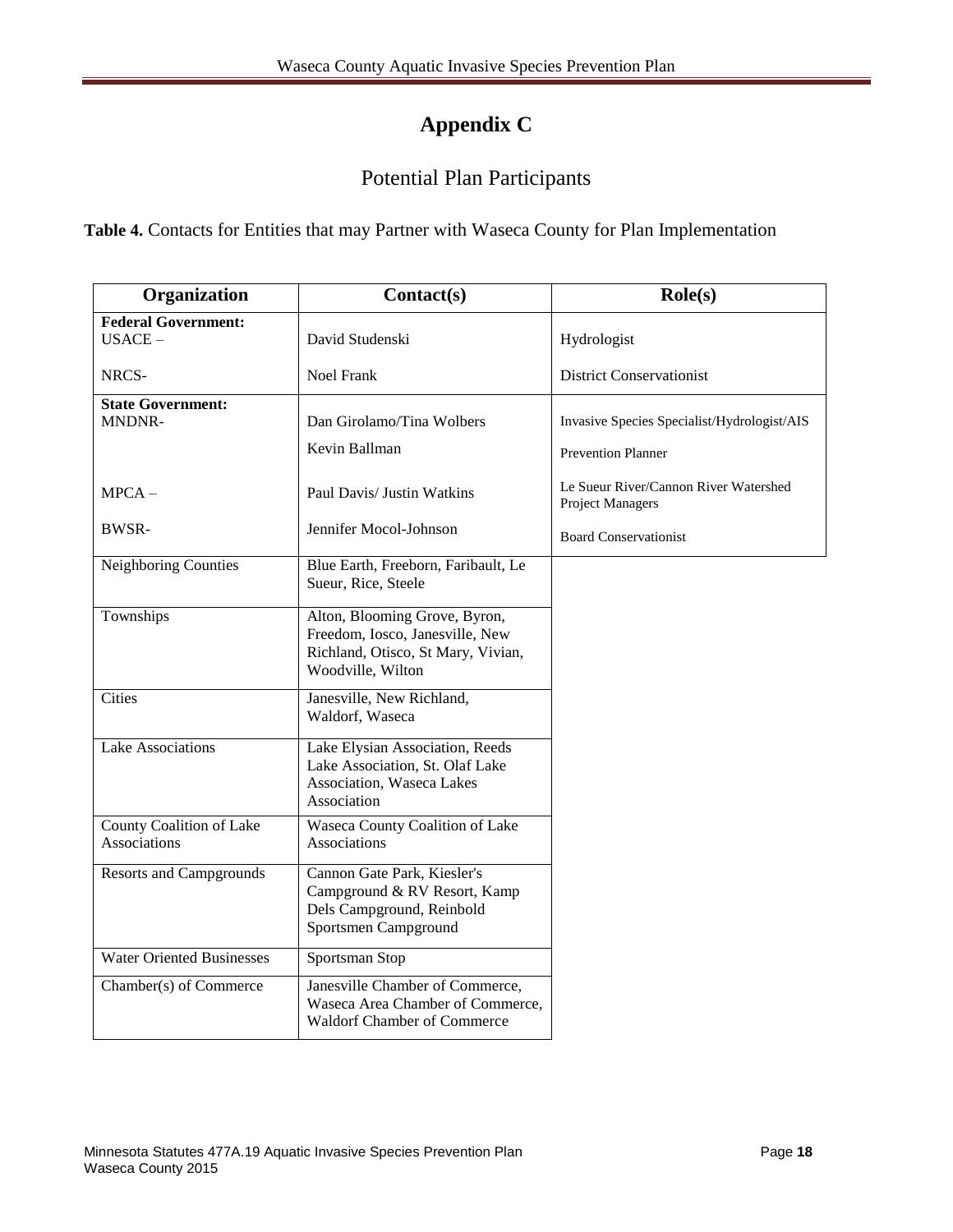| Organization                             | Contact(s)                                                                                                                                                                                                    |
|------------------------------------------|---------------------------------------------------------------------------------------------------------------------------------------------------------------------------------------------------------------|
| Youth Groups and Clubs                   | Boy Scouts, Brownies, Church Youth<br>Groups, Cub Scouts, Future Farmers<br>of America, Girl Scouts,<br>4-H                                                                                                   |
| High Schools                             | Janesville Waldorf Pemberton High<br>School, New Richland-Hartland and<br>Ellendale-Geneva High School,<br>Sacred Heart School, Waseca<br>Alternative School, Waseca High<br>School, Waseca County Off Campus |
| <b>Environmental Learning</b><br>Centers | Southern Research and Outreach<br>Southern Research and Outreach<br>Center, Minnesota River Valley<br>Audubon                                                                                                 |
| <b>Targeted Property Owners</b>          | Lake shore homeowners, producers,<br>those who live near wetlands.                                                                                                                                            |